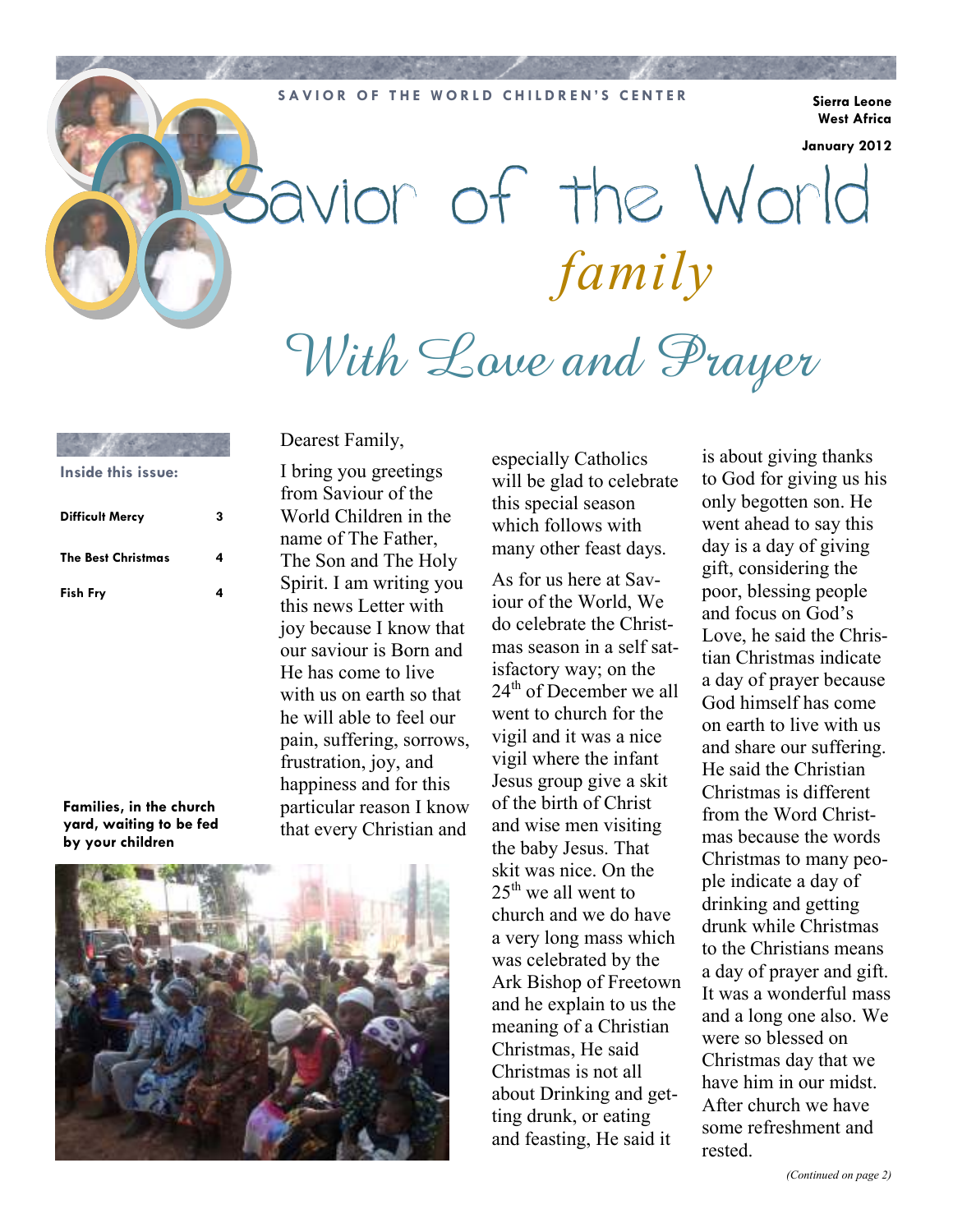Page 2

Savior of the World January 2012

## With Love and Prayer

*(Continued from page 1)* 



**Amputees, the sick, blind, and lame—Jesus, himself–being fed and cared for** 

*We want to give God the Glory for this great event and we know and strongly believe that the blessing will go to you all because you are the one that give* 



**Sia and Rose Marie help in the kitchen, preparing the dinner** 

On the  $27<sup>th</sup>$  we have a party here for the infant Jesus group at the church and 200 poor children in our community and it was a great event. Our children played with

them and share fun together and there was a dancing competition between our children and the infant Jesus group and our children won the dancing competition.

On the  $31<sup>st</sup>$  of December saviour of the world with your support decided to feed 300 poor Adult at the church compound and this group comprises of the blind, the lame, the amputees, the cripple, and so on. There was music at the background, and we prepare rice and groundnut sup for the event in the morning with the help of Fr. Stevens and Fr. Lebbie, some parishioners and my children we were able to serve the food with cold water. The program stated at 10am. While eating there were

pictures taken and after that we give them all package containing 12cups of rice, onion, salt, and oil. They were very happy and the whole program ended at 3pm.

We want to give God the Glory for this great event and we know and strongly believe that the blessing will go to you all because you are the one that give out your money for this to be done and for this very reason we want to say thank you for the wonderful work.

You are such a wonderful people and we will continue to keep you in our prayers.

Now we have 45 children and in march we are planning to get court order for a legal custardy for these children but up till now we have not get the money to get the court order and we need \$4000 for this and we are praying that we get this done because March will be the closing month. We are praying that before March we will get the money to do this work.

We are very very grate-

ful for everything that you have done in the past years and for everything you are doing now and for everything you will do for saviour of the world because you are the people, the saint, the God sent, the provider, and you are the one that makes it possible through the grace of God and may his mercy penetrate on you and his glory and light continue to shine on you now and forever more Amen.

With much Love and Prayers

Louisa and Children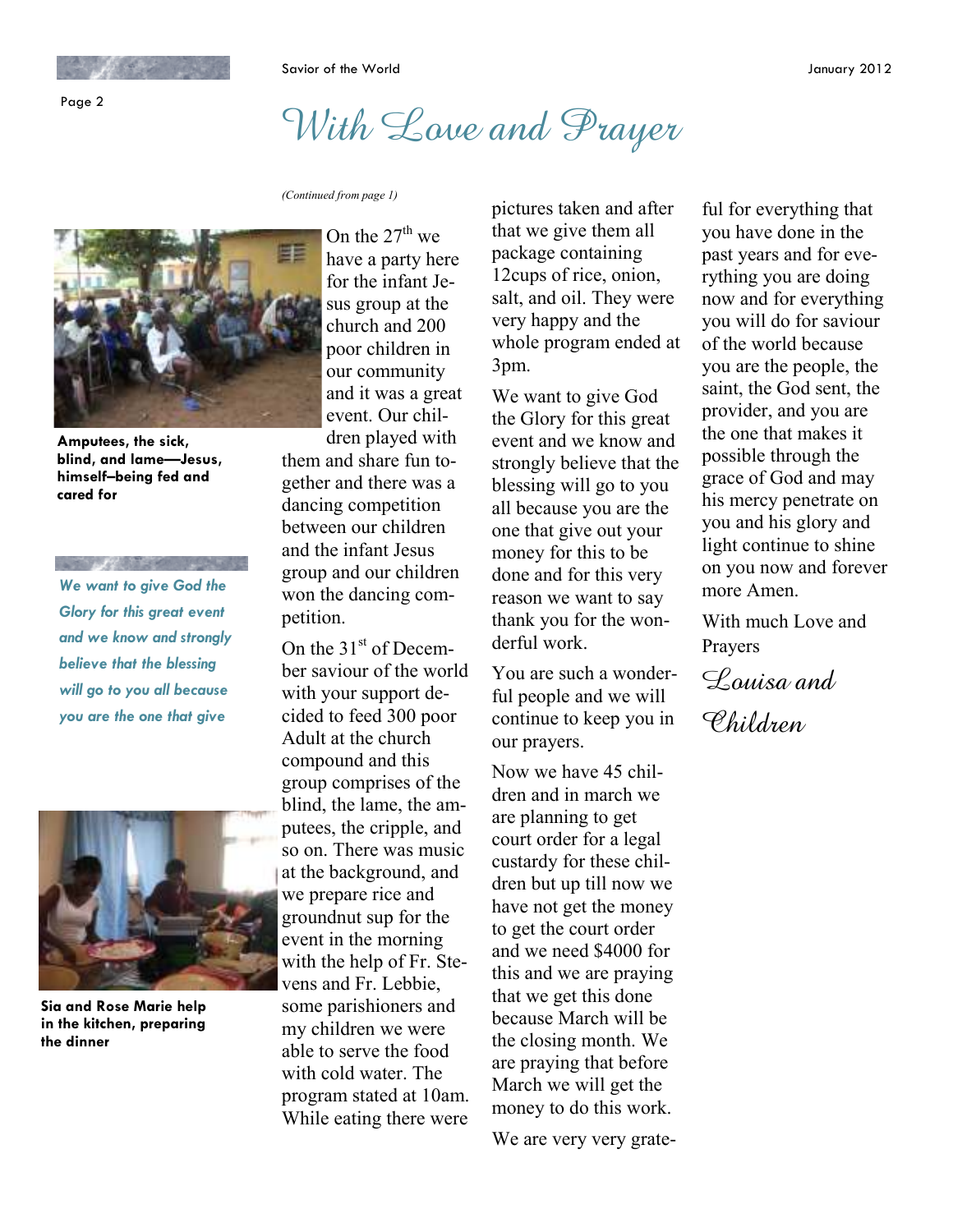Page 3

## **Difficult Mercy**

*Dear brothers and sisters in Christ,*

When we contemplate the Beatitude, *Blessed are the merciful, for they shall obtain mercy,* we notice that Jesus is Divine Mercy in person. We trust him even in our darkest moments, because it is his very nature to be merciful. At every moment, his heart wells up with compassion, particularly for the one who is forgotten, anonymous, pushed aside, left to wallow in a state of continual discouragement.

The first verses of Matthew, chapter 8, open our eyes to a telling moment in the public life of Jesus. Jesus has just concluded his long homily upon the mountain; but he does not wait to receive the praises and kudos of the crowds that are following him. "Oh, Jesus, you did a fine job! You preached well today! We're happy to have you as our Redeemer! ..." No, Jesus is not looking for the esteem and admiration of his audience.

What, then, does he proceed to do? He seems to ignore the crowds that surround him to fix his loving attention on one person, one person only. That man is a leper, one who

*When they entered the room of Lazarus, they were greeted with a disorder that even they had hardly experienced in their lives– the Sisters knew that they had found someone who was touching the Heart of Jesus.* 

has been pretty much outside the range of everyone's priorities and concerns. After touching the leper – hence after exposing himself to the leper's infections – Jesus allows divine compassion to well up within his Sacred Heart. He cures the leper. Jesus heals the leper by the same power of divine love that enters your heart when you reshuffle your priorities to give a place of privilege to those who so often suffer

neglect, to those whom Blessed Teresa of Calcutta would call the "unloved, the unwanted, the abandoned… ". We speak of those who are discouraged.

There was a man named Lazarus who lived in a continual state of discouragement. He was utterly alone. The humiliations and rejections that he had been suffering during the entire course of his life left him with a heavy dose of bitterness and anger rooted in the depths of his soul. Hence it was very difficult to love him. Eventually the only place left available to him where he could settle down was a little plot of ground in the local cemetery. Because a cemetery is not known for providing suitable living conditions for someone who is still living, you can imagine what was happening to his body and soul as he searched for food and rest in the confines of the cemetery.

Predictably he developed infections that proved to be cancerous. Not only was he living the humiliating lifestyle of a leper; now he was beginning to look like a leper even physically. Because he feared for his life, he found within himself the courage to go to the local hospital and ask the staff there to give him a helping hand. The hospital administrators were Moslem but they chose to give him a private room.

 $\mathcal{L}$  , where  $\mathcal{L}$ 

A "private room" in the case of Lazarus meant a room where absolutely no one would give him any attention. His loneliness could be intolerable for anyone. One day Mother Teresa's Sisters went to visit this particular hospital. Their custom is to search for the sick and wounded who may be well hidden from the eyes of hospital staff and ordinary hospital visitors. When they entered the room of Lazarus, they were greeted with a disorder that even they had hardly experienced in their lives.